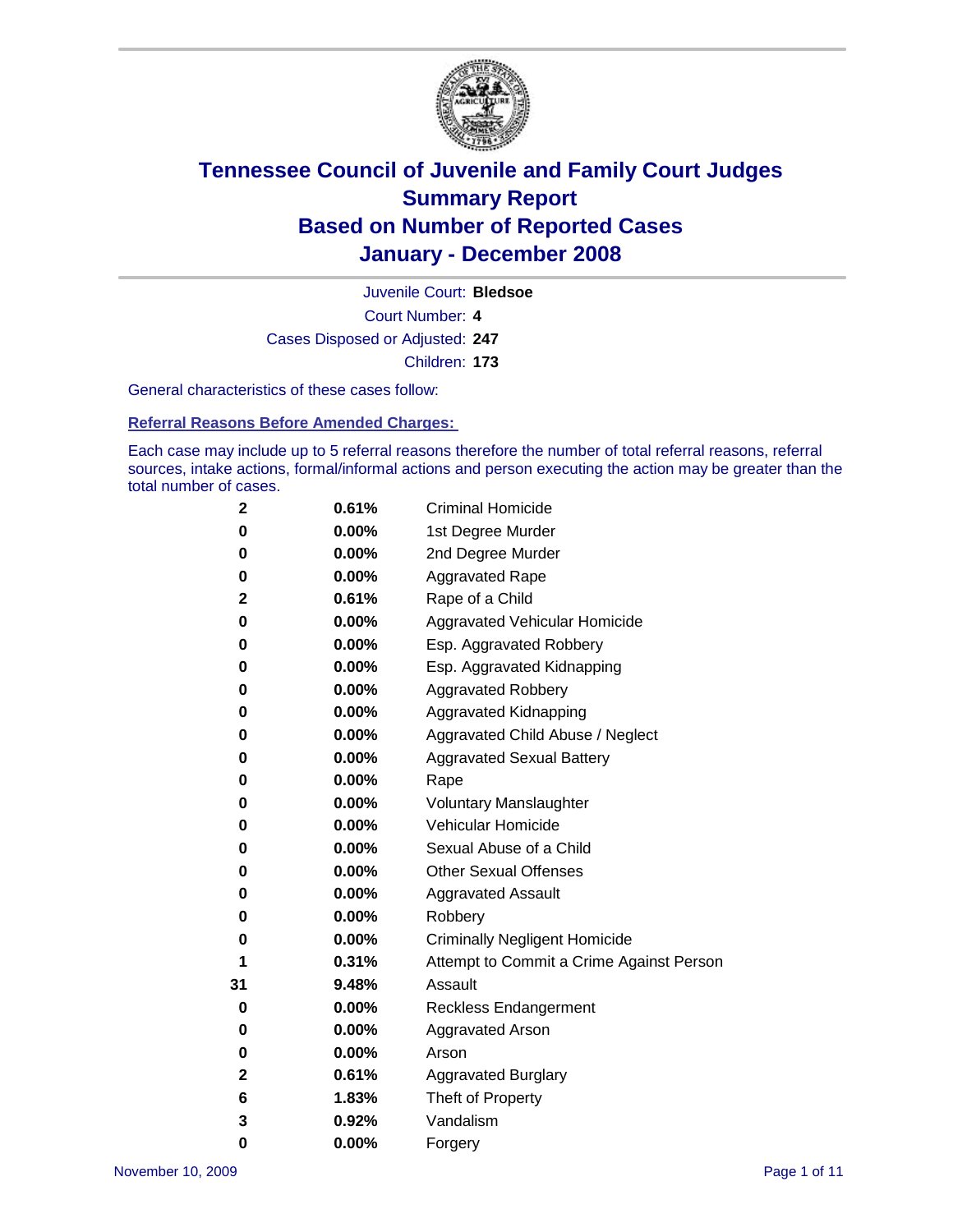

Juvenile Court: **Bledsoe**

Court Number: **4**

Cases Disposed or Adjusted: **247**

Children: **173**

### **Referral Reasons Before Amended Charges:**

Each case may include up to 5 referral reasons therefore the number of total referral reasons, referral sources, intake actions, formal/informal actions and person executing the action may be greater than the total number of cases.

| 0  | 0.00%  | <b>Worthless Checks</b>                                     |  |  |
|----|--------|-------------------------------------------------------------|--|--|
| 0  | 0.00%  | Illegal Possession / Fraudulent Use of Credit / Debit Cards |  |  |
| 1  | 0.31%  | <b>Burglary</b>                                             |  |  |
| 0  | 0.00%  | Unauthorized Use of a Vehicle                               |  |  |
| 0  | 0.00%  | <b>Cruelty to Animals</b>                                   |  |  |
| 2  | 0.61%  | Sale of Controlled Substances                               |  |  |
| 0  | 0.00%  | <b>Other Drug Offenses</b>                                  |  |  |
| 12 | 3.67%  | <b>Possession of Controlled Substances</b>                  |  |  |
| 1  | 0.31%  | <b>Criminal Attempt</b>                                     |  |  |
| 0  | 0.00%  | Carrying Weapons on School Property                         |  |  |
| 0  | 0.00%  | Unlawful Carrying / Possession of a Weapon                  |  |  |
| 0  | 0.00%  | <b>Evading Arrest</b>                                       |  |  |
| 0  | 0.00%  | Escape                                                      |  |  |
| 3  | 0.92%  | Driving Under Influence (DUI)                               |  |  |
| 3  | 0.92%  | Possession / Consumption of Alcohol                         |  |  |
| 1  | 0.31%  | Resisting Stop, Frisk, Halt, Arrest or Search               |  |  |
| 0  | 0.00%  | <b>Aggravated Criminal Trespass</b>                         |  |  |
| 0  | 0.00%  | Harassment                                                  |  |  |
| 0  | 0.00%  | Failure to Appear                                           |  |  |
| 0  | 0.00%  | Filing a False Police Report                                |  |  |
| 0  | 0.00%  | Criminal Impersonation                                      |  |  |
| 2  | 0.61%  | <b>Disorderly Conduct</b>                                   |  |  |
| 0  | 0.00%  | <b>Criminal Trespass</b>                                    |  |  |
| 1  | 0.31%  | <b>Public Intoxication</b>                                  |  |  |
| 0  | 0.00%  | Gambling                                                    |  |  |
| 41 | 12.54% | <b>Traffic</b>                                              |  |  |
| 0  | 0.00%  | Local Ordinances                                            |  |  |
| 0  | 0.00%  | Violation of Wildlife Regulations                           |  |  |
| 3  | 0.92%  | Contempt of Court                                           |  |  |
| 6  | 1.83%  | Violation of Probation                                      |  |  |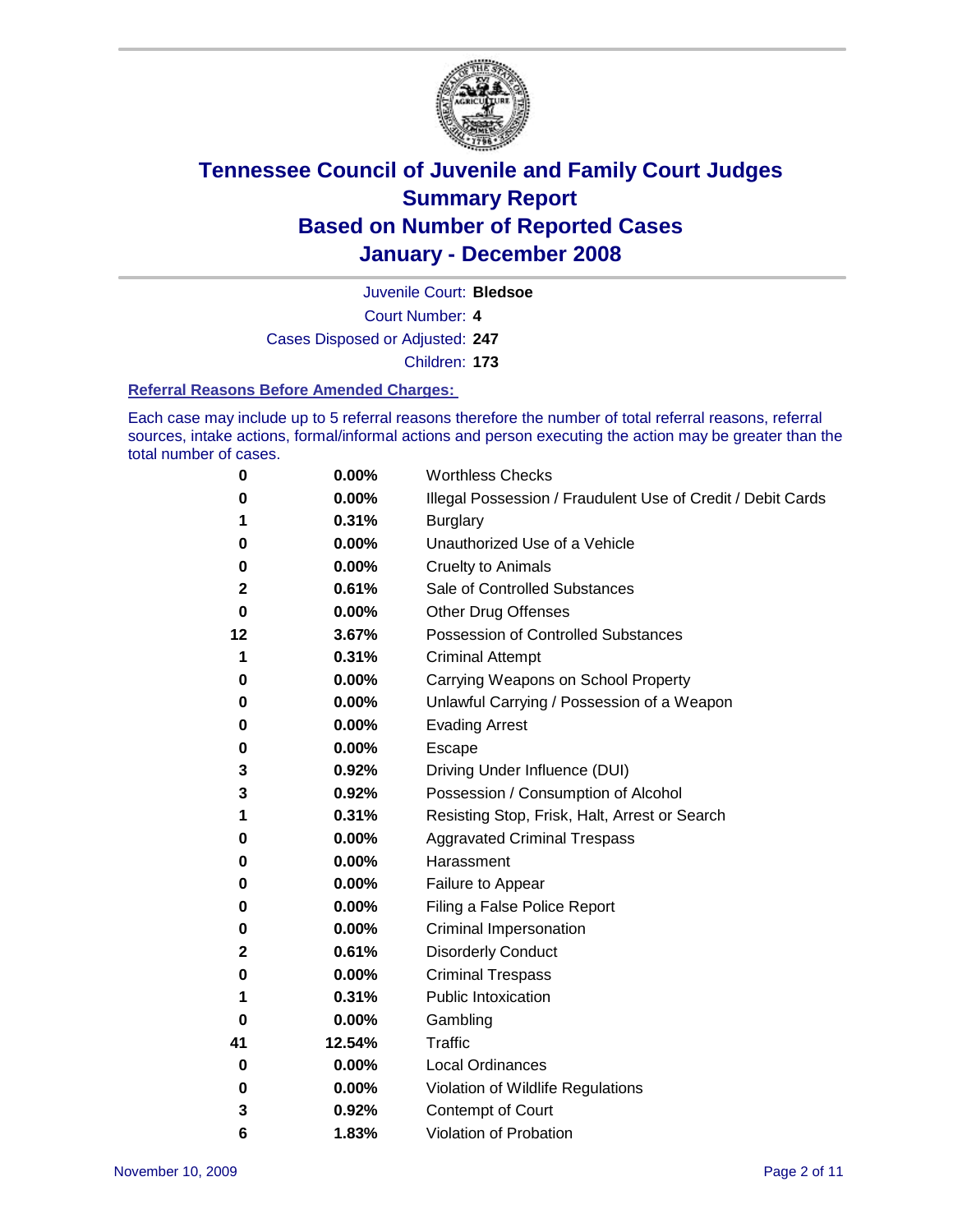

Court Number: **4** Juvenile Court: **Bledsoe** Cases Disposed or Adjusted: **247** Children: **173**

#### **Referral Reasons Before Amended Charges:**

Each case may include up to 5 referral reasons therefore the number of total referral reasons, referral sources, intake actions, formal/informal actions and person executing the action may be greater than the total number of cases.

| 0                       | 0.00%   | Violation of Aftercare                 |
|-------------------------|---------|----------------------------------------|
| 52                      | 15.90%  | <b>Unruly Behavior</b>                 |
| 30                      | 9.17%   | Truancy                                |
| 0                       | 0.00%   | In-State Runaway                       |
| 0                       | 0.00%   | Out-of-State Runaway                   |
| 40                      | 12.23%  | Possession of Tobacco Products         |
| 0                       | 0.00%   | Violation of a Valid Court Order       |
| 0                       | 0.00%   | <b>Violation of Curfew</b>             |
| 0                       | 0.00%   | Sexually Abused Child                  |
| 3                       | 0.92%   | <b>Physically Abused Child</b>         |
| 6                       | 1.83%   | Dependency / Neglect                   |
| 0                       | 0.00%   | <b>Termination of Parental Rights</b>  |
| 0                       | 0.00%   | <b>Violation of Pretrial Diversion</b> |
| 1                       | 0.31%   | Violation of Informal Adjustment       |
| 23                      | 7.03%   | <b>Judicial Review</b>                 |
| 3                       | 0.92%   | <b>Administrative Review</b>           |
| $\mathbf{2}$            | 0.61%   | <b>Foster Care Review</b>              |
| 30                      | 9.17%   | Custody                                |
| 5                       | 1.53%   | Visitation                             |
| 3                       | 0.92%   | Paternity / Legitimation               |
| 4                       | 1.22%   | <b>Child Support</b>                   |
| 0                       | 0.00%   | <b>Request for Medical Treatment</b>   |
| 0                       | 0.00%   | <b>Consent to Marry</b>                |
| $\overline{\mathbf{2}}$ | 0.61%   | Other                                  |
| 327                     | 100.00% | <b>Total Referrals</b>                 |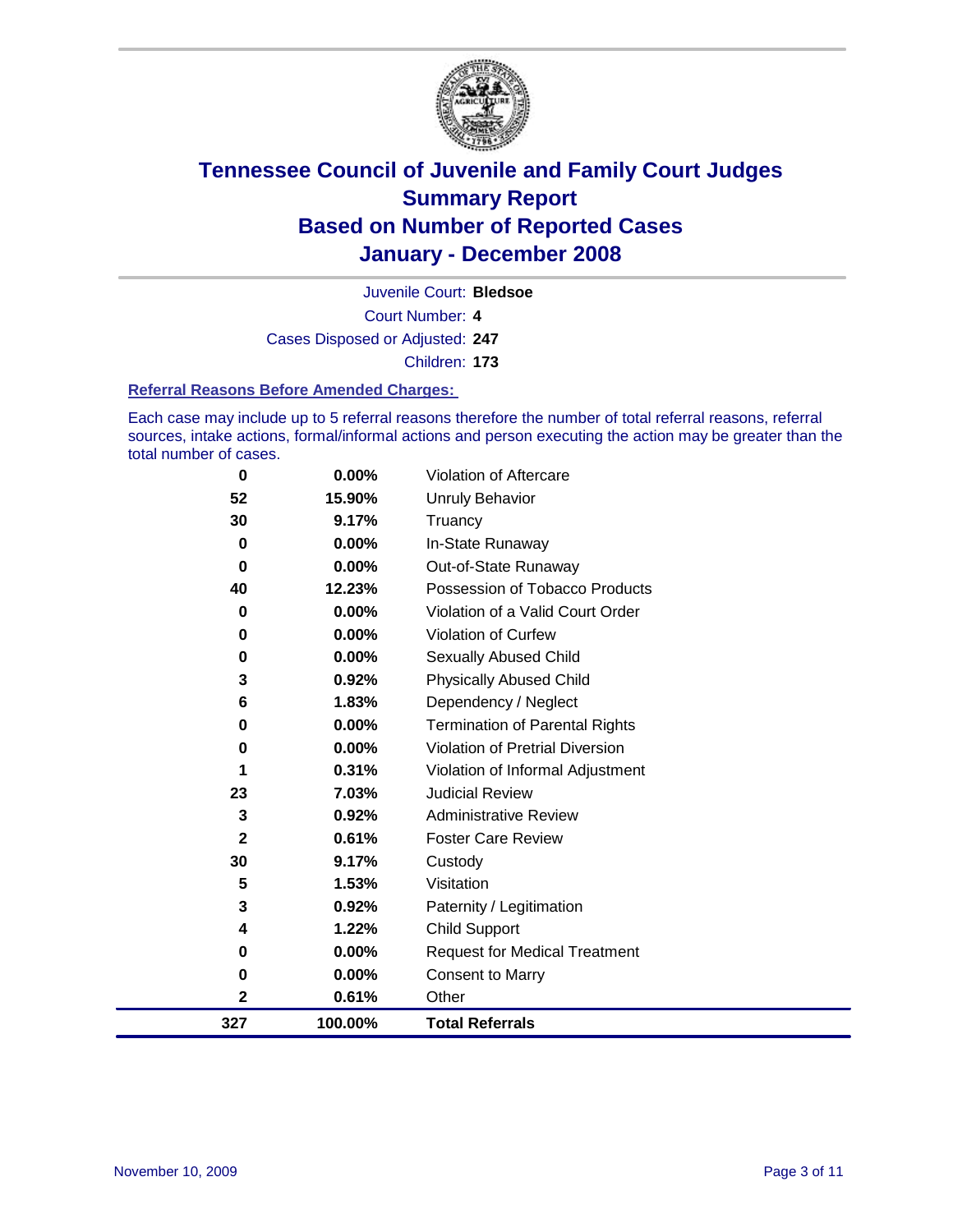

|                            | Juvenile Court: Bledsoe         |  |                  |  |  |  |
|----------------------------|---------------------------------|--|------------------|--|--|--|
|                            | Court Number: 4                 |  |                  |  |  |  |
|                            | Cases Disposed or Adjusted: 247 |  |                  |  |  |  |
|                            |                                 |  | Children: 173    |  |  |  |
| <b>Referral Sources: 1</b> |                                 |  |                  |  |  |  |
| 129                        | 39.45%                          |  | Law Enforcement  |  |  |  |
|                            | 6.12%<br>20                     |  | Parents          |  |  |  |
|                            | 26<br>7.95%                     |  | <b>Relatives</b> |  |  |  |
|                            | 0.00%<br>0                      |  | Self             |  |  |  |
|                            | 85<br>25.99%                    |  | School           |  |  |  |
|                            | 0.00%<br>0                      |  | CSA              |  |  |  |

| 327          | 100.00%  | <b>Total Referral Sources</b>     |
|--------------|----------|-----------------------------------|
| 0            | 0.00%    | Other                             |
| 0            | 0.00%    | Unknown                           |
| 0            | 0.00%    | Hospital                          |
| 1            | 0.31%    | Child & Parent                    |
| 19           | 5.81%    | Victim                            |
| 0            | $0.00\%$ | <b>Other Court</b>                |
| 0            | 0.00%    | Social Agency                     |
| 8            | 2.45%    | <b>Court Staff</b>                |
| 3            | 0.92%    | <b>District Attorney's Office</b> |
| $\mathbf{2}$ | 0.61%    | <b>Other State Department</b>     |
| 34           | 10.40%   | <b>DCS</b>                        |
| 0            | $0.00\%$ | <b>CSA</b>                        |

### **Age of Child at Referral: 2**

| 173 | 100.00% | <b>Total Child Count</b> |
|-----|---------|--------------------------|
| 0   | 0.00%   | Unknown                  |
| 3   | 1.73%   | Ages 19 and Over         |
| 41  | 23.70%  | Ages 17 through 18       |
| 66  | 38.15%  | Ages 15 through 16       |
| 27  | 15.61%  | Ages 13 through 14       |
| 8   | 4.62%   | Ages 11 through 12       |
| 28  | 16.18%  | Ages 10 and Under        |
|     |         |                          |

<sup>1</sup> If different than number of Referral Reasons (327), verify accuracy of your court's data.

<sup>2</sup> One child could be counted in multiple categories, verify accuracy of your court's data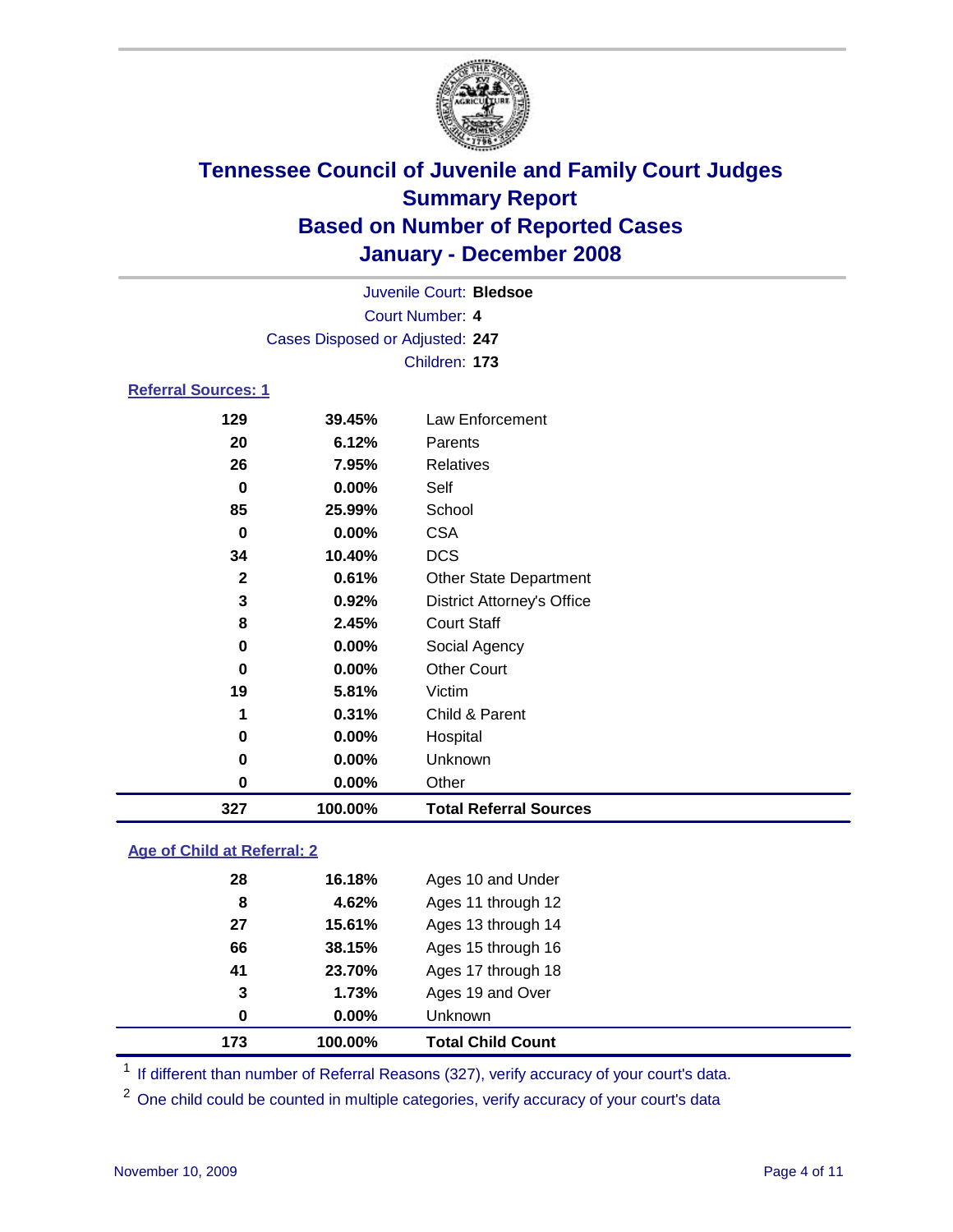

| Juvenile Court: Bledsoe                 |                                 |                          |  |  |  |
|-----------------------------------------|---------------------------------|--------------------------|--|--|--|
| Court Number: 4                         |                                 |                          |  |  |  |
|                                         | Cases Disposed or Adjusted: 247 |                          |  |  |  |
|                                         |                                 | Children: 173            |  |  |  |
| Sex of Child: 1                         |                                 |                          |  |  |  |
| 106                                     | 61.27%                          | Male                     |  |  |  |
| 67                                      | 38.73%                          | Female                   |  |  |  |
| $\bf{0}$                                | 0.00%                           | Unknown                  |  |  |  |
| 173                                     | 100.00%                         | <b>Total Child Count</b> |  |  |  |
| <b>Race of Child: 1</b>                 |                                 |                          |  |  |  |
| 157                                     | 90.75%                          | White                    |  |  |  |
| 11                                      | 6.36%                           | African American         |  |  |  |
| 0                                       | 0.00%                           | Native American          |  |  |  |
| 0                                       | 0.00%                           | Asian                    |  |  |  |
| 5                                       | 2.89%                           | Mixed                    |  |  |  |
| $\bf{0}$                                | 0.00%                           | Unknown                  |  |  |  |
| 173                                     | 100.00%                         | <b>Total Child Count</b> |  |  |  |
| <b>Hispanic Origin: 1</b>               |                                 |                          |  |  |  |
| 3                                       | 1.73%                           | Yes                      |  |  |  |
| 170                                     | 98.27%                          | <b>No</b>                |  |  |  |
| $\mathbf 0$                             | 0.00%                           | Unknown                  |  |  |  |
| 173                                     | 100.00%                         | <b>Total Child Count</b> |  |  |  |
| <b>School Enrollment of Children: 1</b> |                                 |                          |  |  |  |
| 150                                     | 86.71%                          | Yes                      |  |  |  |
| 22                                      | 12.72%                          | No                       |  |  |  |
| 1                                       | 0.58%                           | Unknown                  |  |  |  |
| 173                                     | 100.00%                         | <b>Total Child Count</b> |  |  |  |

One child could be counted in multiple categories, verify accuracy of your court's data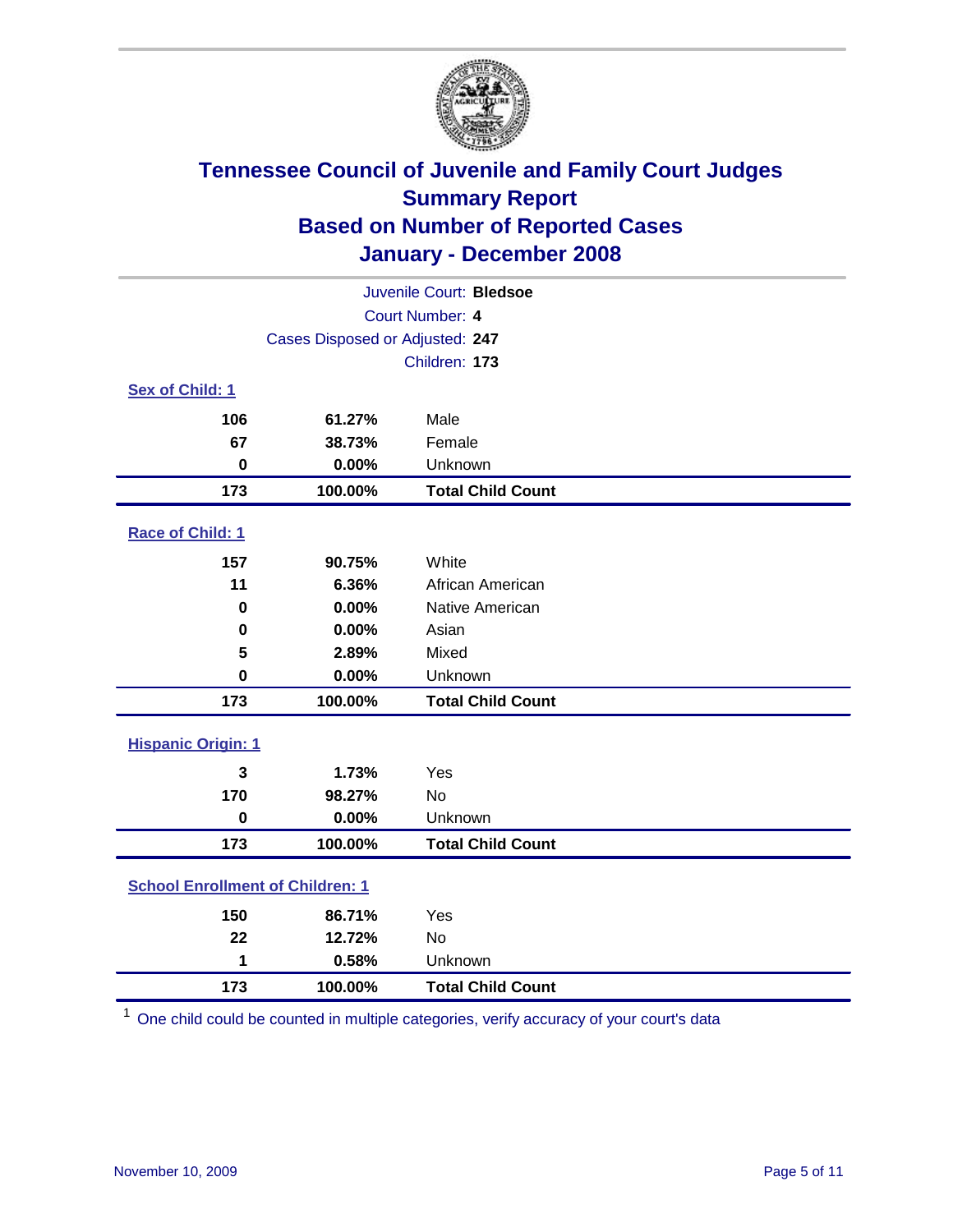

Court Number: **4** Juvenile Court: **Bledsoe** Cases Disposed or Adjusted: **247** Children: **173 Living Arrangement of Child at Time of Referral: 1 20.23%** With Both Biological Parents

| 173 | 100.00%  | <b>Total Child Count</b>      |
|-----|----------|-------------------------------|
| 0   | $0.00\%$ | Other                         |
| 0   | $0.00\%$ | Unknown                       |
| 1   | 0.58%    | Independent                   |
| 3   | 1.73%    | In an Institution             |
| 5   | 2.89%    | In a Residential Center       |
| 0   | $0.00\%$ | In a Group Home               |
| 14  | 8.09%    | With Foster Family            |
|     | 0.58%    | With Adoptive Parents         |
| 27  | 15.61%   | <b>With Relatives</b>         |
| 13  | 7.51%    | With Father                   |
| 50  | 28.90%   | <b>With Mother</b>            |
| 17  | 9.83%    | With Mother and Stepfather    |
|     | 4.05%    | With Father and Stepmother    |
| კე  | ZU.Z3%   | VVIth Both Bloidgical Parents |

### **Type of Detention: 2**

| 247 | 100.00%  | <b>Total Detention Count</b> |
|-----|----------|------------------------------|
| 0   | $0.00\%$ | Other                        |
| 220 | 89.07%   | Does Not Apply               |
| 0   | $0.00\%$ | Unknown                      |
| 1   | 0.40%    | <b>Psychiatric Hospital</b>  |
| 0   | 0.00%    | Jail - No Separation         |
| 0   | $0.00\%$ | Jail - Partial Separation    |
| 0   | $0.00\%$ | Jail - Complete Separation   |
| 22  | 8.91%    | Juvenile Detention Facility  |
| 4   | 1.62%    | Non-Secure Placement         |
|     |          |                              |

<sup>1</sup> One child could be counted in multiple categories, verify accuracy of your court's data

<sup>2</sup> If different than number of Cases (247) verify accuracy of your court's data.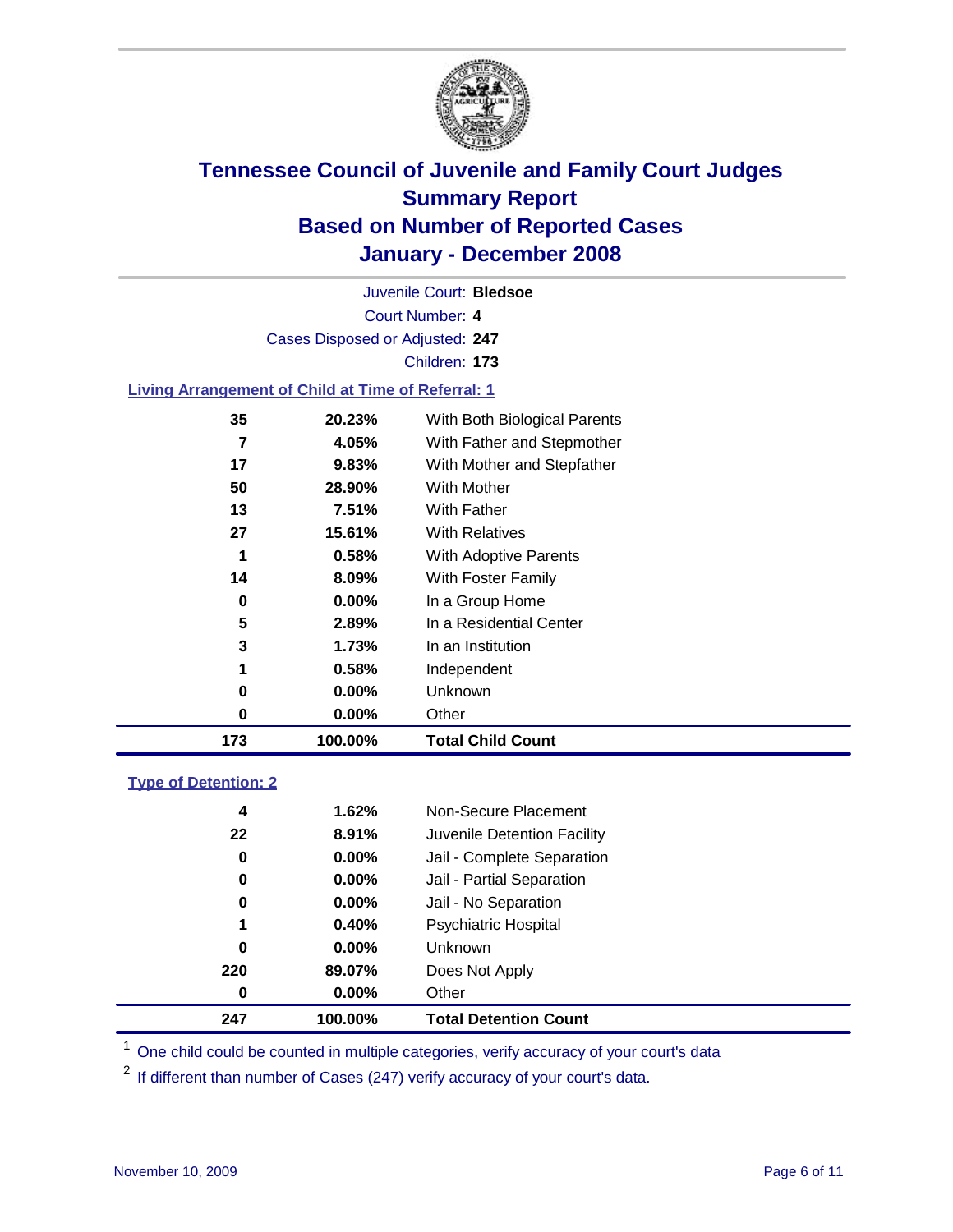

| Juvenile Court: Bledsoe  |                                                    |                                      |  |  |  |  |
|--------------------------|----------------------------------------------------|--------------------------------------|--|--|--|--|
|                          | Court Number: 4                                    |                                      |  |  |  |  |
|                          | Cases Disposed or Adjusted: 247                    |                                      |  |  |  |  |
|                          | Children: 173                                      |                                      |  |  |  |  |
|                          | <b>Placement After Secure Detention Hearing: 1</b> |                                      |  |  |  |  |
| 13                       | 5.26%                                              | Returned to Prior Living Arrangement |  |  |  |  |
| 3                        | 1.21%                                              | Juvenile Detention Facility          |  |  |  |  |
| $\mathbf 0$              | 0.00%                                              | Jail                                 |  |  |  |  |
| 5                        | 2.02%                                              | Shelter / Group Home                 |  |  |  |  |
| 4                        | 1.62%                                              | <b>Foster Family Home</b>            |  |  |  |  |
| 0                        | 0.00%                                              | Psychiatric Hospital                 |  |  |  |  |
|                          | 0.40%                                              | Unknown                              |  |  |  |  |
| 221                      | 89.47%                                             | Does Not Apply                       |  |  |  |  |
| 0                        | 0.00%                                              | Other                                |  |  |  |  |
|                          |                                                    |                                      |  |  |  |  |
| 247                      | 100.00%                                            | <b>Total Placement Count</b>         |  |  |  |  |
| <b>Intake Actions: 2</b> |                                                    |                                      |  |  |  |  |
| 209                      | 63.91%                                             | <b>Petition Filed</b>                |  |  |  |  |
| 22                       | 6.73%                                              | <b>Motion Filed</b>                  |  |  |  |  |
| 45                       | 13.76%                                             | <b>Citation Processed</b>            |  |  |  |  |
| $\bf{0}$                 | 0.00%                                              | Notification of Paternity Processed  |  |  |  |  |
| $6\phantom{1}6$          | 1.83%                                              | Scheduling of Judicial Review        |  |  |  |  |
| 38                       | 11.62%                                             | Scheduling of Administrative Review  |  |  |  |  |
| $\overline{7}$           | 2.14%                                              | Scheduling of Foster Care Review     |  |  |  |  |
| $\bf{0}$                 | 0.00%                                              | Unknown                              |  |  |  |  |
| 0                        | 0.00%                                              | Does Not Apply                       |  |  |  |  |
| $\bf{0}$                 | 0.00%                                              | Other                                |  |  |  |  |

<sup>1</sup> If different than number of Cases (247) verify accuracy of your court's data.

<sup>2</sup> If different than number of Referral Reasons (327), verify accuracy of your court's data.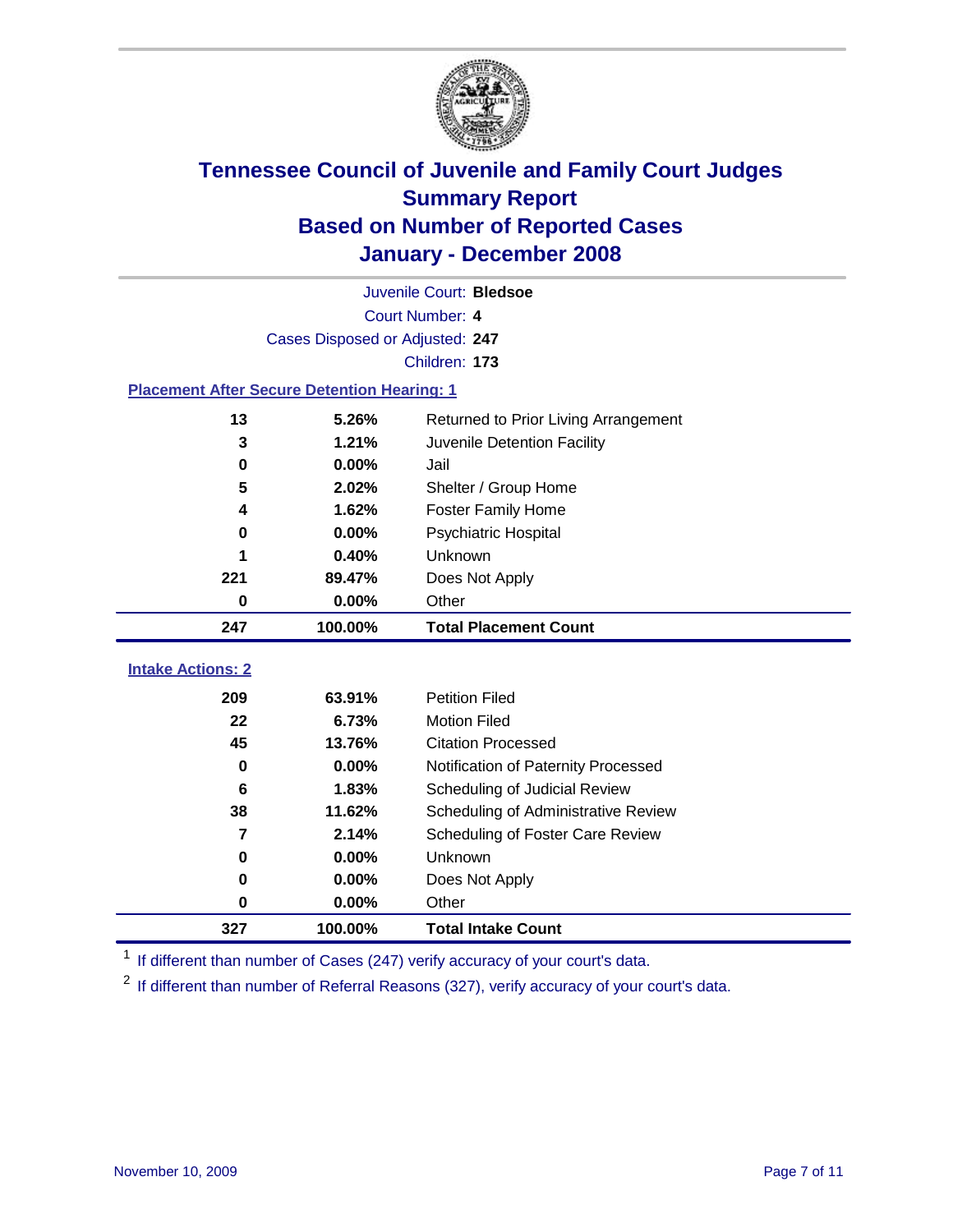

Court Number: **4** Juvenile Court: **Bledsoe** Cases Disposed or Adjusted: **247** Children: **173**

#### **Last Grade Completed by Child: 1**

| 173          | 100.00% | <b>Total Child Count</b> |
|--------------|---------|--------------------------|
| 0            | 0.00%   | Other                    |
| 8            | 4.62%   | Unknown                  |
| 0            | 0.00%   | Never Attended School    |
| 0            | 0.00%   | Graduated                |
| 9            | 5.20%   | <b>GED</b>               |
| 3            | 1.73%   | Non-Graded Special Ed    |
| 0            | 0.00%   | 12th Grade               |
| 13           | 7.51%   | 11th Grade               |
| 25           | 14.45%  | 10th Grade               |
| 40           | 23.12%  | 9th Grade                |
| 29           | 16.76%  | 8th Grade                |
| 12           | 6.94%   | 7th Grade                |
| 6            | 3.47%   | 6th Grade                |
| $\mathbf{2}$ | 1.16%   | 5th Grade                |
| 3            | 1.73%   | 4th Grade                |
| $\mathbf 2$  | 1.16%   | 3rd Grade                |
| 5            | 2.89%   | 2nd Grade                |
| 0            | 0.00%   | 1st Grade                |
| 0            | 0.00%   | Kindergarten             |
| $\mathbf{2}$ | 1.16%   | Preschool                |
| 14           | 8.09%   | Too Young for School     |

### **Enrolled in Special Education: 1**

| 22       | 12.72%          | Yes                      |
|----------|-----------------|--------------------------|
| 148<br>3 | 85.55%<br>1.73% | No<br><b>Unknown</b>     |
| 173      | 100.00%         | <b>Total Child Count</b> |

<sup>1</sup> One child could be counted in multiple categories, verify accuracy of your court's data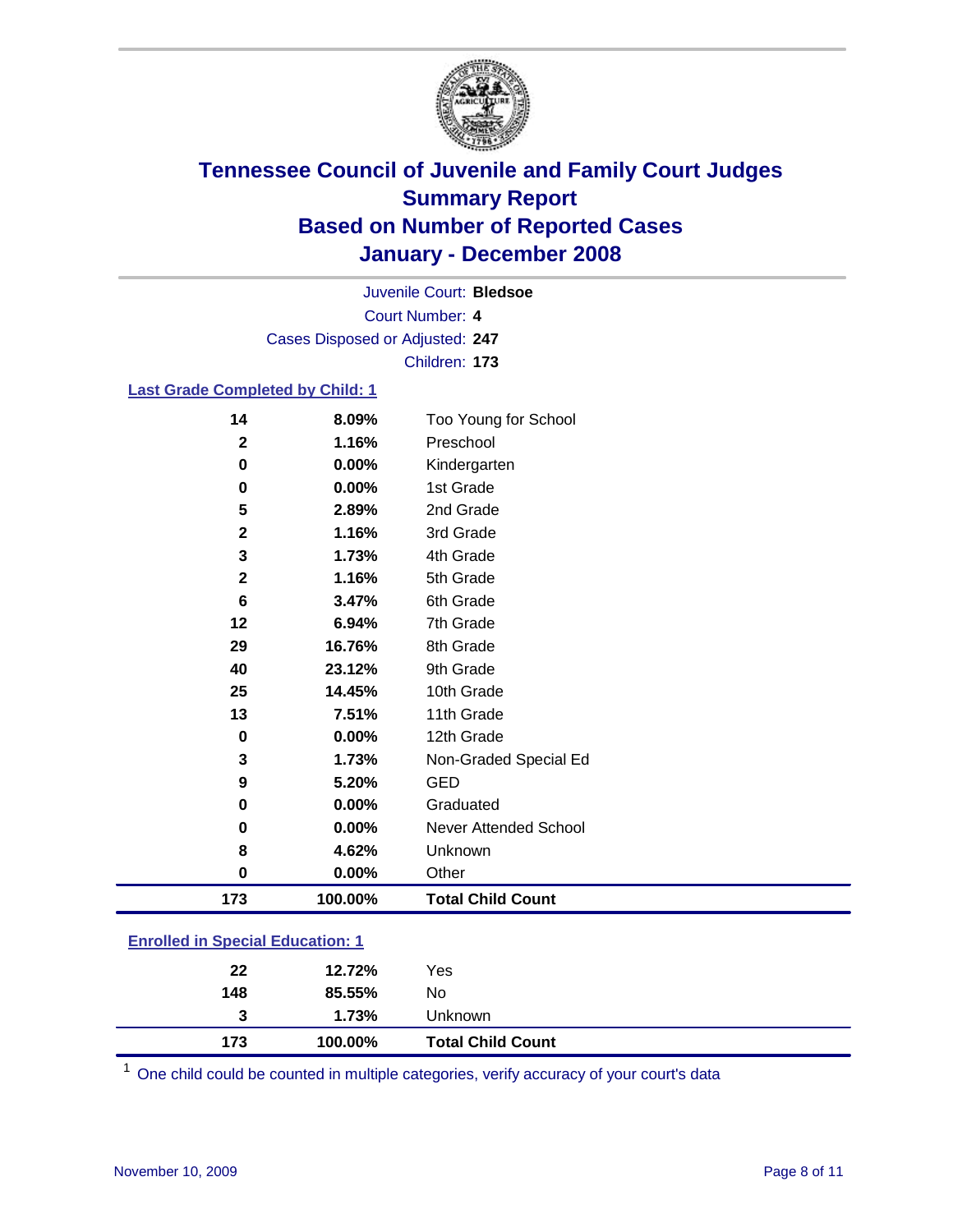

|                              |                                 | Juvenile Court: Bledsoe   |
|------------------------------|---------------------------------|---------------------------|
|                              |                                 | Court Number: 4           |
|                              | Cases Disposed or Adjusted: 247 |                           |
|                              |                                 | Children: 173             |
| <b>Action Executed By: 1</b> |                                 |                           |
| 291                          | 88.99%                          | Judge                     |
| 0                            | $0.00\%$                        | Referee                   |
| 36                           | 11.01%                          | <b>YSO</b>                |
| 0                            | 0.00%                           | Other                     |
| 0                            | 0.00%                           | Unknown                   |
| 327                          | 100.00%                         | <b>Total Action Count</b> |

### **Formal / Informal Actions: 1**

| 103 | 31.50%   | Dismissed                                        |
|-----|----------|--------------------------------------------------|
| 0   | $0.00\%$ | Retired / Nolle Prosequi                         |
| 37  | 11.31%   | <b>Complaint Substantiated Delinquent</b>        |
| 19  | 5.81%    | <b>Complaint Substantiated Status Offender</b>   |
| 5   | 1.53%    | <b>Complaint Substantiated Dependent/Neglect</b> |
| 0   | $0.00\%$ | <b>Complaint Substantiated Abused</b>            |
| 0   | $0.00\%$ | <b>Complaint Substantiated Mentally III</b>      |
| 36  | 11.01%   | Informal Adjustment                              |
| 6   | 1.83%    | <b>Pretrial Diversion</b>                        |
| 0   | $0.00\%$ | <b>Transfer to Adult Court Hearing</b>           |
| 0   | $0.00\%$ | Charges Cleared by Transfer to Adult Court       |
| 36  | 11.01%   | Special Proceeding                               |
| 31  | 9.48%    | <b>Review Concluded</b>                          |
| 53  | 16.21%   | Case Held Open                                   |
| 1   | 0.31%    | Other                                            |
| 0   | $0.00\%$ | Unknown                                          |
| 327 | 100.00%  | <b>Total Action Count</b>                        |

<sup>1</sup> If different than number of Referral Reasons (327), verify accuracy of your court's data.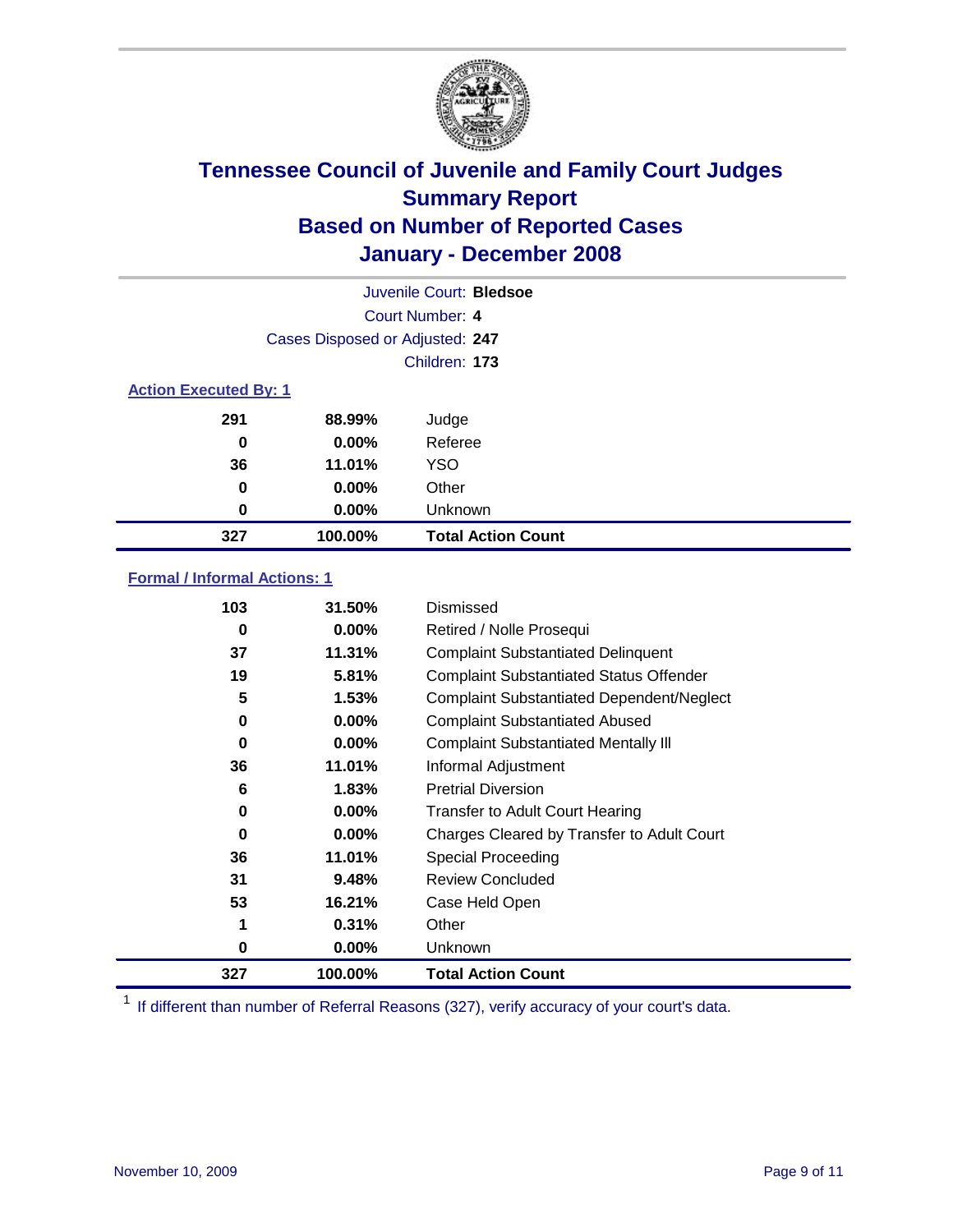

|                       |                                 | Juvenile Court: Bledsoe                               |
|-----------------------|---------------------------------|-------------------------------------------------------|
|                       |                                 | Court Number: 4                                       |
|                       | Cases Disposed or Adjusted: 247 |                                                       |
|                       |                                 | Children: 173                                         |
| <b>Case Outcomes:</b> |                                 | There can be multiple outcomes for one child or case. |
| 66                    | 16.10%                          | <b>Case Dismissed</b>                                 |
| 0                     | 0.00%                           | Case Retired or Nolle Prosequi                        |
| 29                    | 7.07%                           | Warned / Counseled                                    |
| 31                    | 7.56%                           | Held Open For Review                                  |
| 0                     | 0.00%                           | Supervision / Probation to Juvenile Court             |
| 0                     | 0.00%                           | <b>Probation to Parents</b>                           |
| 2                     | 0.49%                           | Referral to Another Entity for Supervision / Service  |
| 8                     | 1.95%                           | Referred for Mental Health Counseling                 |
| 9                     | 2.20%                           | Referred for Alcohol and Drug Counseling              |
| 1                     | 0.24%                           | <b>Referred to Alternative School</b>                 |
| 0                     | 0.00%                           | Referred to Private Child Agency                      |
| 9                     | 2.20%                           | Referred to Defensive Driving School                  |
| 1                     | 0.24%                           | Referred to Alcohol Safety School                     |
| 42                    | 10.24%                          | Referred to Juvenile Court Education-Based Program    |
| 2                     | 0.49%                           | Driver's License Held Informally                      |
| 0                     | 0.00%                           | <b>Voluntary Placement with DMHMR</b>                 |
| 0                     | 0.00%                           | <b>Private Mental Health Placement</b>                |
| 0                     | 0.00%                           | <b>Private MR Placement</b>                           |
| 0                     | 0.00%                           | Placement with City/County Agency/Facility            |
| 2                     | 0.49%                           | Placement with Relative / Other Individual            |
| 2                     | 0.49%                           | Fine                                                  |
| 50                    | 12.20%                          | <b>Public Service</b>                                 |
| 5                     | 1.22%                           | Restitution                                           |
| 0                     | 0.00%                           | <b>Runaway Returned</b>                               |
| 7                     | 1.71%                           | No Contact Order                                      |
| 1                     | 0.24%                           | Injunction Other than No Contact Order                |
| 3                     | 0.73%                           | <b>House Arrest</b>                                   |
| 12                    | 2.93%                           | <b>Court Defined Curfew</b>                           |
| 0                     | 0.00%                           | Dismissed from Informal Adjustment                    |
| 1                     | 0.24%                           | <b>Dismissed from Pretrial Diversion</b>              |
| 0                     | 0.00%                           | <b>Released from Probation</b>                        |
| 0                     | 0.00%                           | <b>Transferred to Adult Court</b>                     |
| 0                     | 0.00%                           | <b>DMHMR Involuntary Commitment</b>                   |